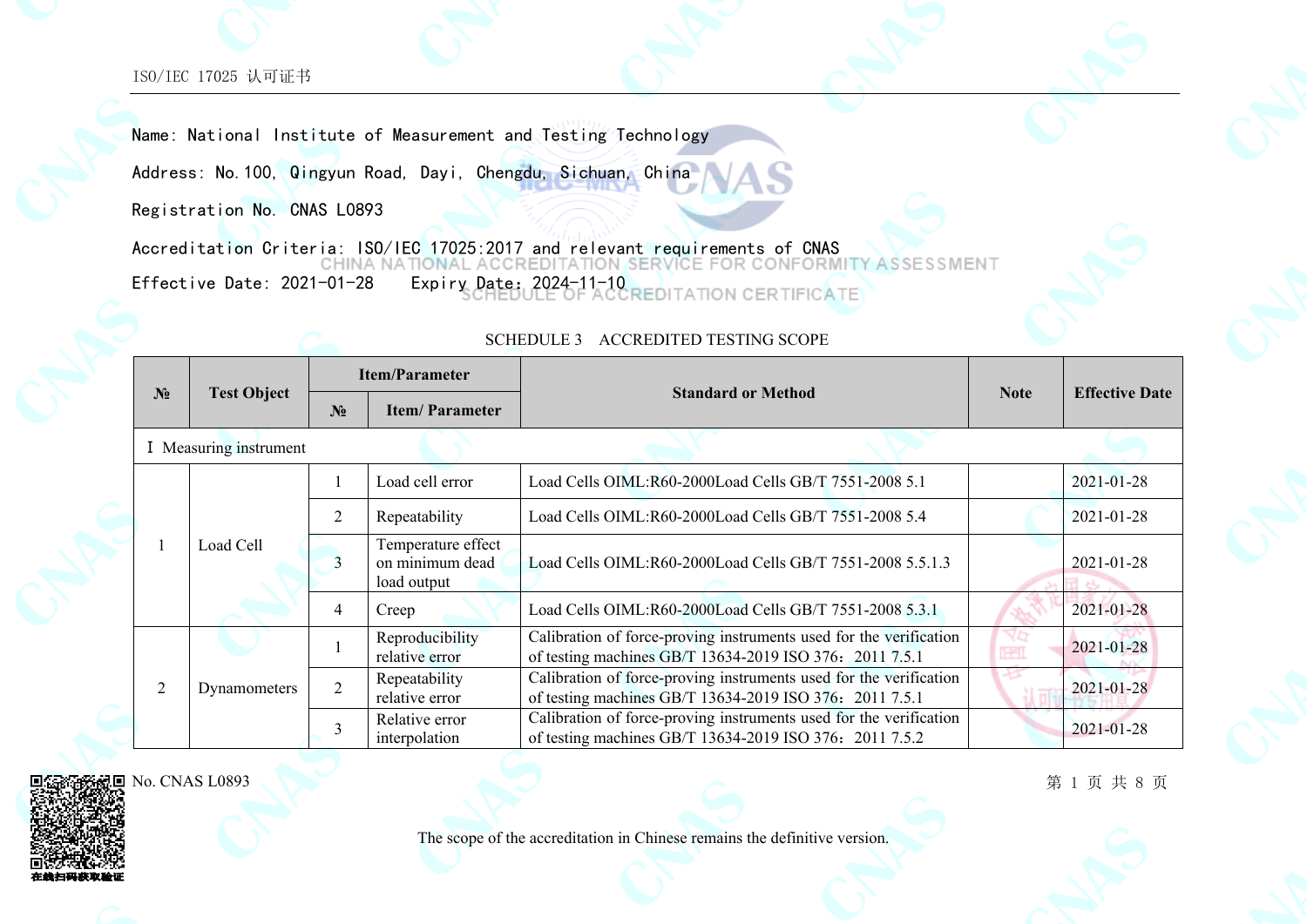|                |                                                                                                                                          |                | <b>Item/Parameter</b>                                           |                                                                                                                                                                                        |                          |                       |  |  |  |  |                |            |                                                                                                                                                                                 |  |            |
|----------------|------------------------------------------------------------------------------------------------------------------------------------------|----------------|-----------------------------------------------------------------|----------------------------------------------------------------------------------------------------------------------------------------------------------------------------------------|--------------------------|-----------------------|--|--|--|--|----------------|------------|---------------------------------------------------------------------------------------------------------------------------------------------------------------------------------|--|------------|
| N <sub>2</sub> | <b>Test Object</b>                                                                                                                       | $N_2$          | <b>Item/Parameter</b>                                           | <b>Standard or Method</b>                                                                                                                                                              | <b>Note</b>              | <b>Effective Date</b> |  |  |  |  |                |            |                                                                                                                                                                                 |  |            |
|                |                                                                                                                                          | $\overline{4}$ | Error between<br>forward and<br>backward in<br>indicating value | Calibration of force-proving instruments used for the verification<br>of testing machines GB/T 13634-2019 ISO 376: 2011 7.5.4                                                          |                          | 2021-01-28            |  |  |  |  |                |            |                                                                                                                                                                                 |  |            |
|                |                                                                                                                                          | CHII<br>5      | Zero relative error                                             | Calibration of force-proving instruments used for the verification<br>of testing machines GB/T 13634-2019 ISO 376: 2011 7.5.3                                                          | мı                       | 2021-01-28            |  |  |  |  |                |            |                                                                                                                                                                                 |  |            |
|                |                                                                                                                                          | 1              | distortion                                                      | Sound system equipment-Part5:Methods of measurement formain<br>characteristics of loudspeakers GB/T 12060.5-2011 24.1                                                                  |                          | 2021-01-28            |  |  |  |  |                |            |                                                                                                                                                                                 |  |            |
|                |                                                                                                                                          | $\overline{2}$ | soundpressure                                                   | Sound system equipment-Part5:Methods of measurement for<br>main characteristics of loudspeakers GB/T 12060.5-2011 20.1                                                                 |                          | 2021-01-28            |  |  |  |  |                |            |                                                                                                                                                                                 |  |            |
|                | Sound system equipment-Part5:Methods of measurement for<br>3<br>impedance<br>main characteristics of loudspeakers GB/T 12060.5-2011 16.1 |                | 2021-01-28                                                      |                                                                                                                                                                                        |                          |                       |  |  |  |  |                |            |                                                                                                                                                                                 |  |            |
| $\overline{3}$ | Loudspeaker                                                                                                                              | 4              | power                                                           | Sound system equipment-Part5:Methods of measurement for<br>main characteristics of loudspeakers GB/T 12060.5-2011 18.1                                                                 |                          | 2021-01-28            |  |  |  |  |                |            |                                                                                                                                                                                 |  |            |
|                | 5                                                                                                                                        |                | response                                                        | Sound system equipment-Part5:Methods of measurement for<br>main characteristics of loudspeakers GB/T 12060.5-2011 21.1                                                                 |                          | 2021-01-28            |  |  |  |  |                |            |                                                                                                                                                                                 |  |            |
|                |                                                                                                                                          | 6              | directivity                                                     | Sound system equipment-Part5:Methods of measurement for<br>main characteristics of loudspeakers GB/T 12060.5-2011 23.3                                                                 |                          | 2021-01-28            |  |  |  |  |                |            |                                                                                                                                                                                 |  |            |
|                | digital<br>photogrammetr<br>$y$ 3D<br>coordinate<br>measuring<br>system                                                                  |                | Repeatability of coo<br>rdinate measuremen                      | Geometrical Product Specifications (GPS). Acceptance and<br>reverification test for digital photogrammetry 3D coordinate<br>measuring system GB/T 34890-2017 GBT 34890-2017 6.2        |                          | 2021-01-28            |  |  |  |  |                |            |                                                                                                                                                                                 |  |            |
| $\overline{4}$ |                                                                                                                                          |                |                                                                 |                                                                                                                                                                                        |                          |                       |  |  |  |  | $\overline{2}$ | Size error | Geometrical Product Specifications (GPS). Acceptance and<br>reverification test for digital photogrammetry 3D coordinate<br>measuring system GB/T 34890-2017 GBT 34890-2017 6.3 |  | 2021-01-28 |
|                |                                                                                                                                          | $\overline{3}$ | Length calibration<br>of scale                                  | Geometrical Product Specifications (GPS). Acceptance and<br>reverification test for digital photogrammetry 3D coordinate<br>measuring system GB/T 34890-2017 GBT 34890-2017 6.4        | <b>DEST</b><br>E<br>21 ਜ | 2021-01-28            |  |  |  |  |                |            |                                                                                                                                                                                 |  |            |
| 5              | Electronic<br>Measurement<br>Instrument                                                                                                  |                | radio-<br>frequencyelectroma<br>gnetic field                    | Electromagnetic compatibility (EMC) – Part $4-3$ : Testing and<br>techniques<br>- Radiated,<br>radio-frequency,<br>measurement<br>electromagnetic field immunity test GB/T17626.3-2016 |                          | 2021-01-28            |  |  |  |  |                |            |                                                                                                                                                                                 |  |            |

No. CNAS L0893 回

第 2 页 共 8 页

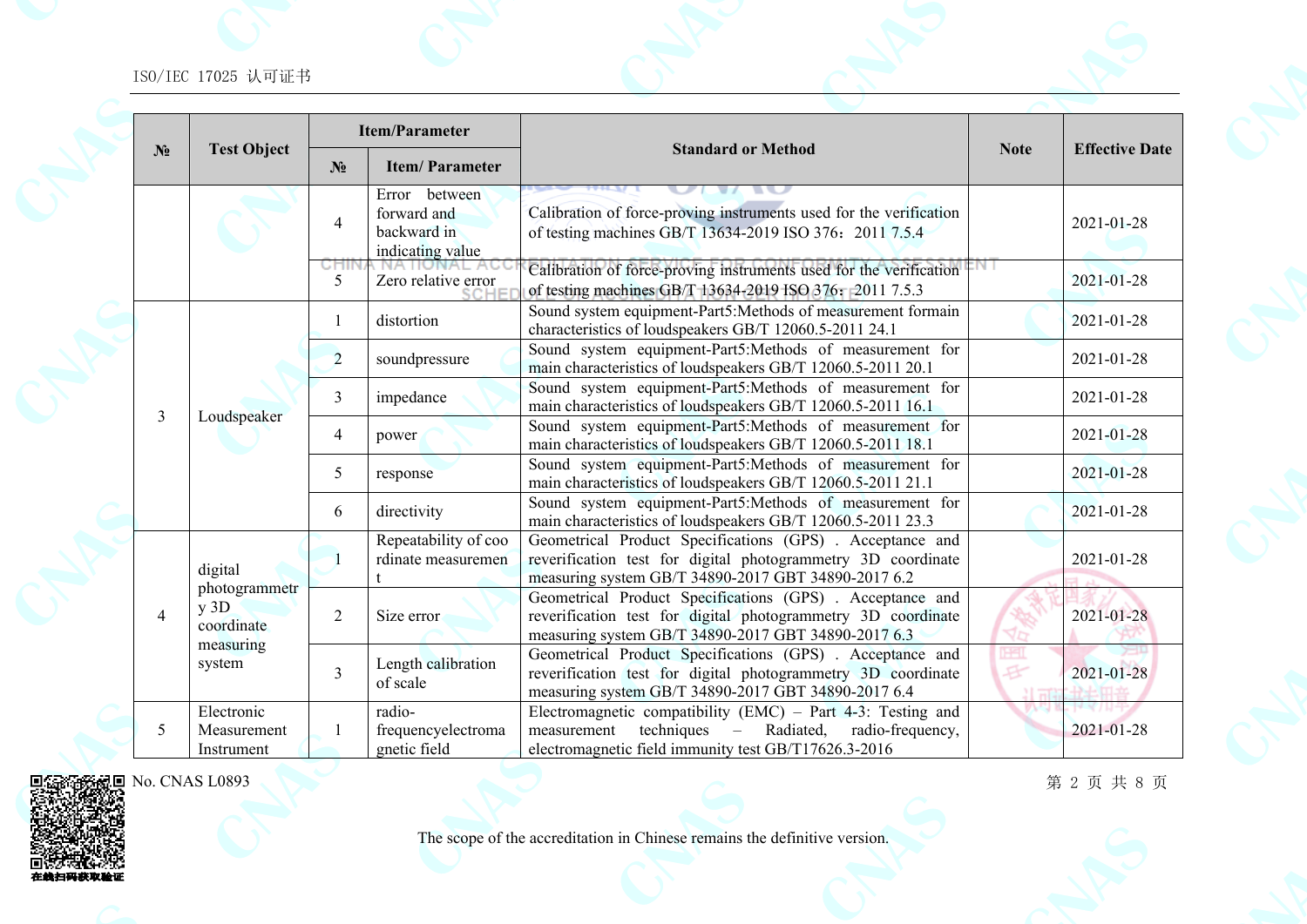|                |                    |                | <b>Item/Parameter</b>                                  |                                                                                                                                                                                                                                   |                                                                                                                                                                 |                       |            |
|----------------|--------------------|----------------|--------------------------------------------------------|-----------------------------------------------------------------------------------------------------------------------------------------------------------------------------------------------------------------------------------|-----------------------------------------------------------------------------------------------------------------------------------------------------------------|-----------------------|------------|
| N <sub>2</sub> | <b>Test Object</b> | $N_2$          | <b>Item/Parameter</b>                                  | <b>Standard or Method</b>                                                                                                                                                                                                         | <b>Note</b>                                                                                                                                                     | <b>Effective Date</b> |            |
|                | (EMS)              |                | immunity test                                          | 8.2                                                                                                                                                                                                                               |                                                                                                                                                                 |                       |            |
|                |                    |                | <b>CHINA NATIONAL ACCI</b><br><b>COLLE</b>             | Electromagnetic compatibility (EMC) – Part 4-3: Testing and<br>techniques<br>radio-frequency,<br>Radiated,<br>measurement<br>electromagnetic field immunity test ONFORMITY ASSESSMENT<br>IEC61000-4-3-2006 8.2 A TION CERTIFICATE |                                                                                                                                                                 | 2021-01-28            |            |
|                |                    | 2              | Immunity to<br>conducted                               | Electromagnetic compatibility (EMC) - Part 4-6: Testing and<br>measurement techniques - Immunity to conducted disturbances,<br>induced by radio-frequency fields GB/T17626.6-2008<br>8.3                                          |                                                                                                                                                                 | 2021-01-28            |            |
|                |                    |                | disturbances,<br>induced by radio-<br>frequency fields | Electromagnetic compatibility (EMC) - Part 4-6: Testing and<br>measurement techniques – Immunity to conducted disturbances,<br>induced by radio-frequency fields<br>IEC61000-4-6-2013 8.3                                         |                                                                                                                                                                 | 2021-01-28            |            |
|                |                    |                | $\mathcal{E}$                                          | Power frequency<br>magnetic field                                                                                                                                                                                                 | Electromagnetic compatibility (EMC) - Part 4-8: Testing and<br>measurement techniques - Power frequency magnetic field<br>immunity test GB/T17626.8-2006<br>8.2 |                       | 2021-01-28 |
|                |                    |                | immunity                                               | Electromagnetic compatibility (EMC) - Part 4-8: Testing and<br>measurement techniques - Power frequency magnetic field<br>immunity test<br>IEC61000-4-8-2009 8.2                                                                  |                                                                                                                                                                 | 2021-01-28            |            |
|                |                    | $\mathbf{1}$   | Maximum takeoff                                        | Test methods for civil multi-rotor unmanned aircraft system<br>GB/T 38058-2019 6.4.1                                                                                                                                              |                                                                                                                                                                 | 2021-01-28            |            |
| 6              | <b>UAV</b>         |                | mass                                                   | Poice unmanned aircraft systems GAT 1411.3-2017 6.2.1                                                                                                                                                                             | <b>IHAI</b>                                                                                                                                                     | 2021-01-28            |            |
|                |                    | $\overline{2}$ | Maximum working                                        | Test methods for civil multi-rotor unmanned aircraft system<br>GB/T 38058-2019 6.4.2                                                                                                                                              |                                                                                                                                                                 | 2021-01-28            |            |
|                |                    |                | radius                                                 | Poice unmanned aircraft systems GA/T 1411.3-2017 6.2.8                                                                                                                                                                            |                                                                                                                                                                 | 2021-01-28            |            |



回

在线

No. CNAS L0893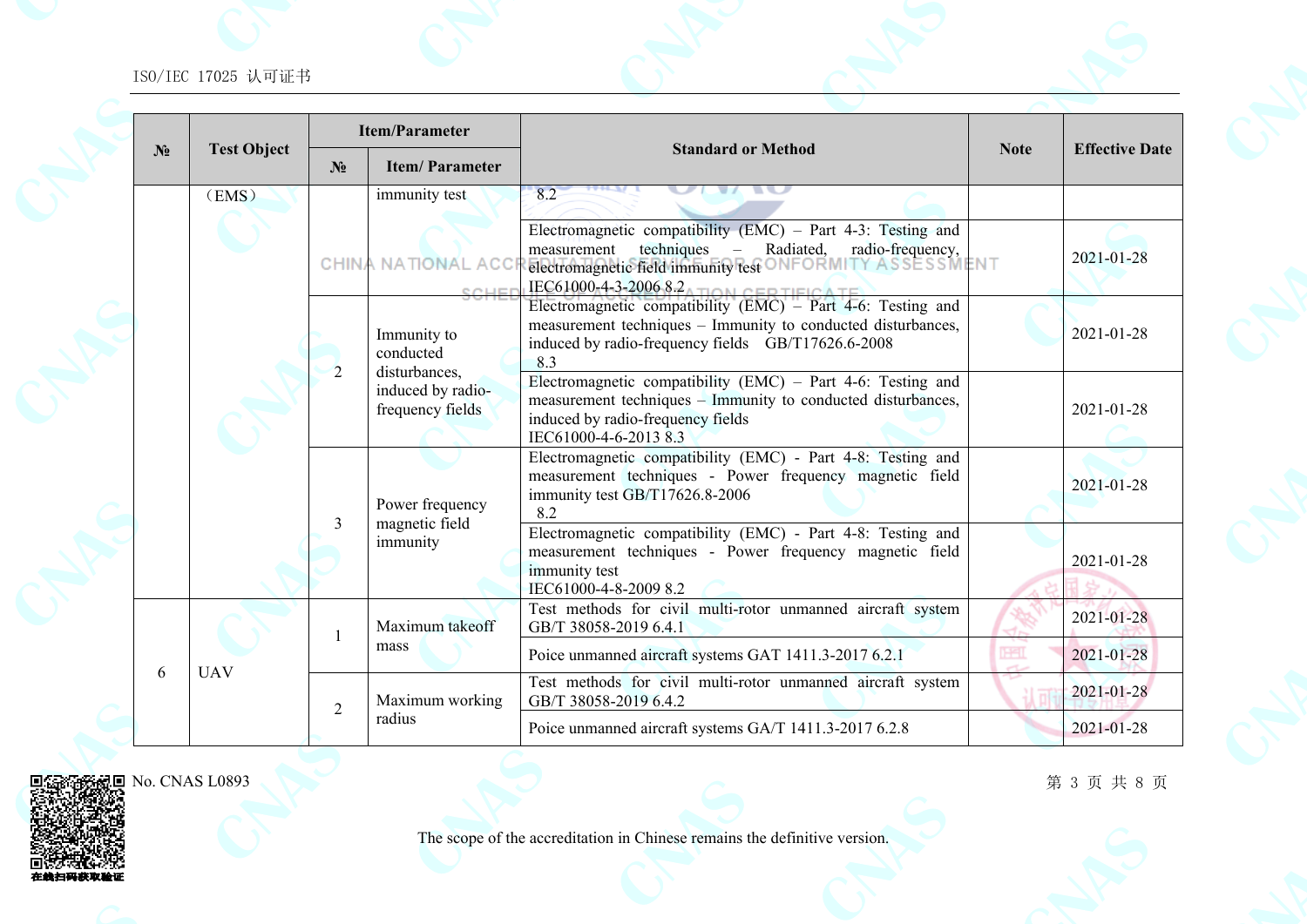|       | <b>Test Object</b> | <b>Item/Parameter</b> |                                          |                                                                                                       |             |                       |
|-------|--------------------|-----------------------|------------------------------------------|-------------------------------------------------------------------------------------------------------|-------------|-----------------------|
| $N_2$ |                    | $N_2$                 | <b>Item/Parameter</b>                    | <b>Standard or Method</b>                                                                             | <b>Note</b> | <b>Effective Date</b> |
|       |                    | $\overline{3}$        | Maximum flight<br>altitude (practical    | Test methods for civil multi-rotor unmanned aircraft system<br>GB/T 38058-2019 6.4.3                  |             | 2021-01-28            |
|       |                    |                       | ceiling)                                 | Poice unmanned aircraft systems GA/T 1411.3-2017 6.2.3                                                |             | 2021-01-28            |
|       |                    | CHIN<br>4             | <b>NATIONAL ACC</b><br>Maximum level $H$ | Test methods for civil multi-rotor unmanned aircraft system<br>GB/T 38058-2019 6.4.4 TION CERTIFICATE |             | 2021-01-28            |
|       |                    |                       | flight speed                             | Poice unmanned aircraft systems GAT 1411.3-2017 6.2.2                                                 |             | 2021-01-28            |
|       |                    | 5                     | Maximum climb                            | Test methods for civil multi-rotor unmanned aircraft system<br>GB/T 38058-2019 6.4.5                  |             | 2021-01-28            |
|       |                    |                       | rate                                     | Poice unmanned aircraft systems GA/T 1411.3-2017 6.2.10                                               |             | 2021-01-28            |
|       |                    | 6                     | High retention<br>performance            | Test methods for civil multi-rotor unmanned aircraft system<br>GB/T 38058-2019 6.4.6                  |             | 2021-01-28            |
|       |                    | $\overline{7}$        | Speed retention<br>performance           | Test methods for civil multi-rotor unmanned aircraft system<br>GB/T 38058-2019 6.4.7                  |             | 2021-01-28            |
|       |                    | 8                     | Endurance time                           | Test methods for civil multi-rotor unmanned aircraft system<br>GB/T 38058-2019 6.4.8                  |             | 2021-01-28            |
|       |                    |                       |                                          | Police unmanned aircraft systems GA/T 1411.3-2017 6.2.5                                               |             | 2021-01-28            |
|       |                    | 9                     | Hover at point                           | Test methods for civil multi-rotor unmanned aircraft system<br>GB/T 38058-2019 6.4.9                  |             | 2021-01-28            |
|       |                    |                       |                                          | Poice unmanned aircraft systems GA/T 1411.3-2017 6.2.6                                                |             | 2021-01-28            |
|       |                    | 10                    | Positioning and                          | Test methods for civil multi-rotor unmanned aircraft system<br>GB/T 38058-2019 6.4.10                 | <b>HEL</b>  | 2021-01-28            |
|       |                    |                       | navigation                               | Poice unmanned aircraft systems GA/T 1411.3-2017 6.5.2                                                |             | 2021-01-28            |
|       |                    | 11                    | Track accuracy                           | Test methods for civil multi-rotor unmanned aircraft system<br>GB/T 38058-2019 6.4.11                 |             | 2021-01-28            |



在线扫码获取

No. CNAS L0893

第 4 页 共 8 页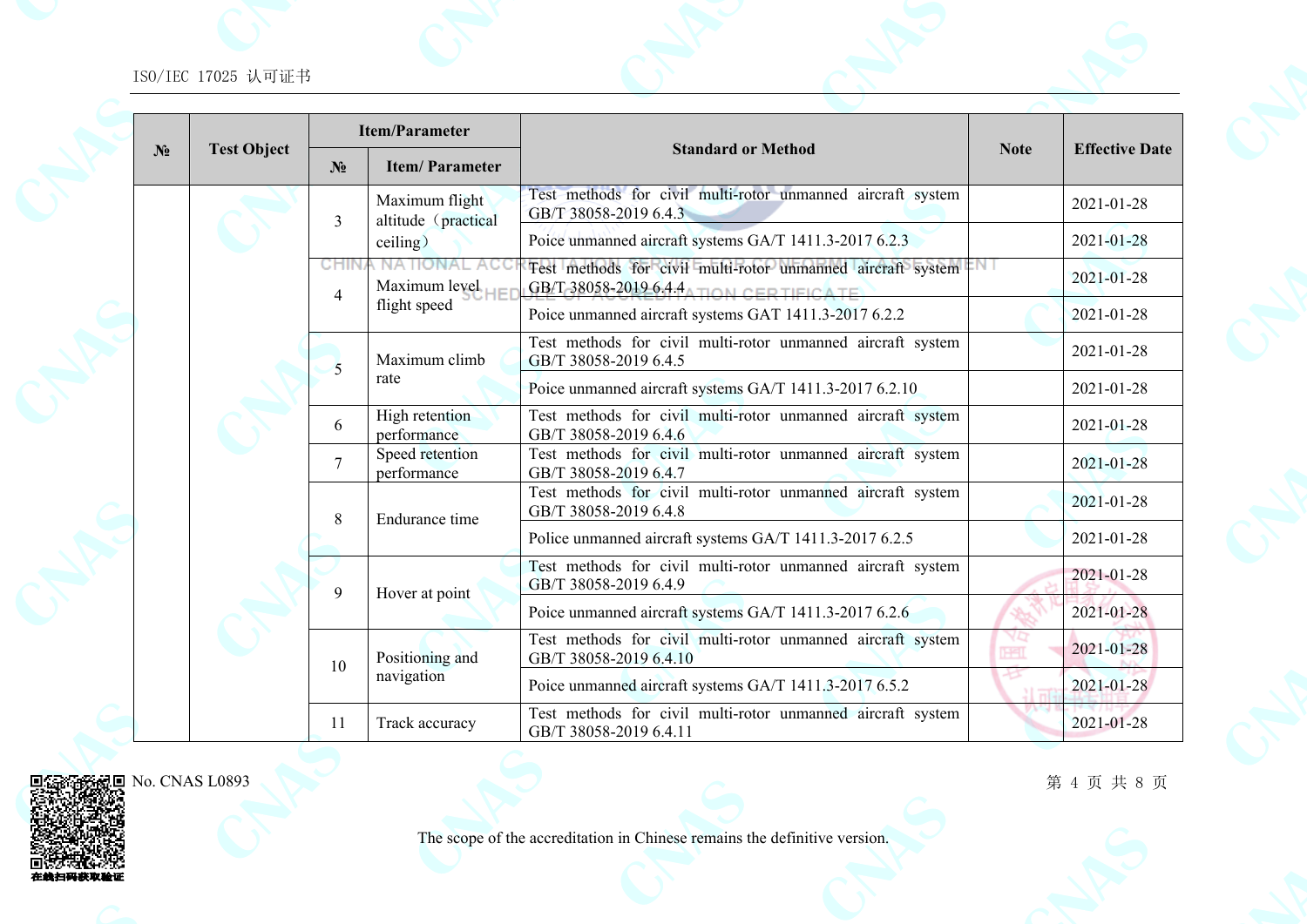|                |                                              |                | <b>Item/Parameter</b>                   |                                                                                                |                    |                       |
|----------------|----------------------------------------------|----------------|-----------------------------------------|------------------------------------------------------------------------------------------------|--------------------|-----------------------|
| N <sub>2</sub> | <b>Test Object</b>                           | $N_2$          | <b>Item/Parameter</b>                   | <b>Standard or Method</b>                                                                      | <b>Note</b>        | <b>Effective Date</b> |
|                |                                              |                |                                         | Poice unmanned aircraft systems GA/T 1411.3-2017 6.2.7                                         |                    | 2021-01-28            |
|                |                                              |                |                                         | Technical specification of quality evaluation for crop protection<br>UAS NY/T3213-2018 7.3.2   |                    | 2021-01-28            |
|                | II Construction works and building materials |                |                                         | SERVIC<br><b>CREDITATION CERTIFIC</b>                                                          |                    |                       |
| 1              | Pot bearings<br>for highway<br>bridges       | 1              | Vertical bearing<br>capacity            | Pot bearings for highway bridges JT/T 391-2019 Appendix A                                      |                    | 2021-01-28            |
| 2              | Pot bearings<br>for railway<br>bridges       |                | Vertical bearing<br>capacity            | Pot bearings for railway bridges TB/T 2331-2013 4.1.1<br>Appendix C                            |                    | 2021-01-28            |
|                | Plate type<br>elastomeric                    | 1              | Compressive<br>modulus of<br>elasticity | Plate type elastomeric pad bearings for highway bridges JT/T 4-<br>2019 Appendix A 4.1         |                    | 2021-01-28            |
| 3              | pad bearings<br>for highway<br>bridges       | $\overline{2}$ | Ultimate<br>compressive<br>strength     | Plate type elastomeric pad bearings for highway bridges JT/T 4-<br>2019 Appendix A 4.7         |                    | 2021-01-28            |
| 4              | Spherical<br>bearings for<br>bridges         |                | Vertical bearing<br>capacity            | Spherical bearings for bridges GB/T 17955-2009 4.1.1<br>Appendix A                             |                    | 2021-01-28            |
|                |                                              | 1              | 3D modle                                | Code of terrestrial 3D laser scanning survey for oil and gas<br>engineering SY/T 7346-2016 7.4 |                    | 2021-01-28            |
|                | oil and gas                                  | $\overline{2}$ | plan、3D surface、<br>section             | Code of terrestrial 3D laser scanning survey for oil and gas<br>engineering SY/T 7346-2016 7.5 | 7q<br><b>Takel</b> | 2021-01-28            |
| 5              | engineering                                  | $\overline{3}$ | deformed figure                         | Code of terrestrial 3D laser scanning survey for oil and gas<br>engineering SY/T 7346-2016 7.6 | $\mathbf{F}$       | 2021-01-28            |
|                |                                              | $\overline{4}$ | capacity figure                         | Code of terrestrial 3D laser scanning survey for oil and gas<br>engineering SY/T 7346-2016 7.7 |                    | 2021-01-28            |



在线扫码获取

第 5 页 共 8 页

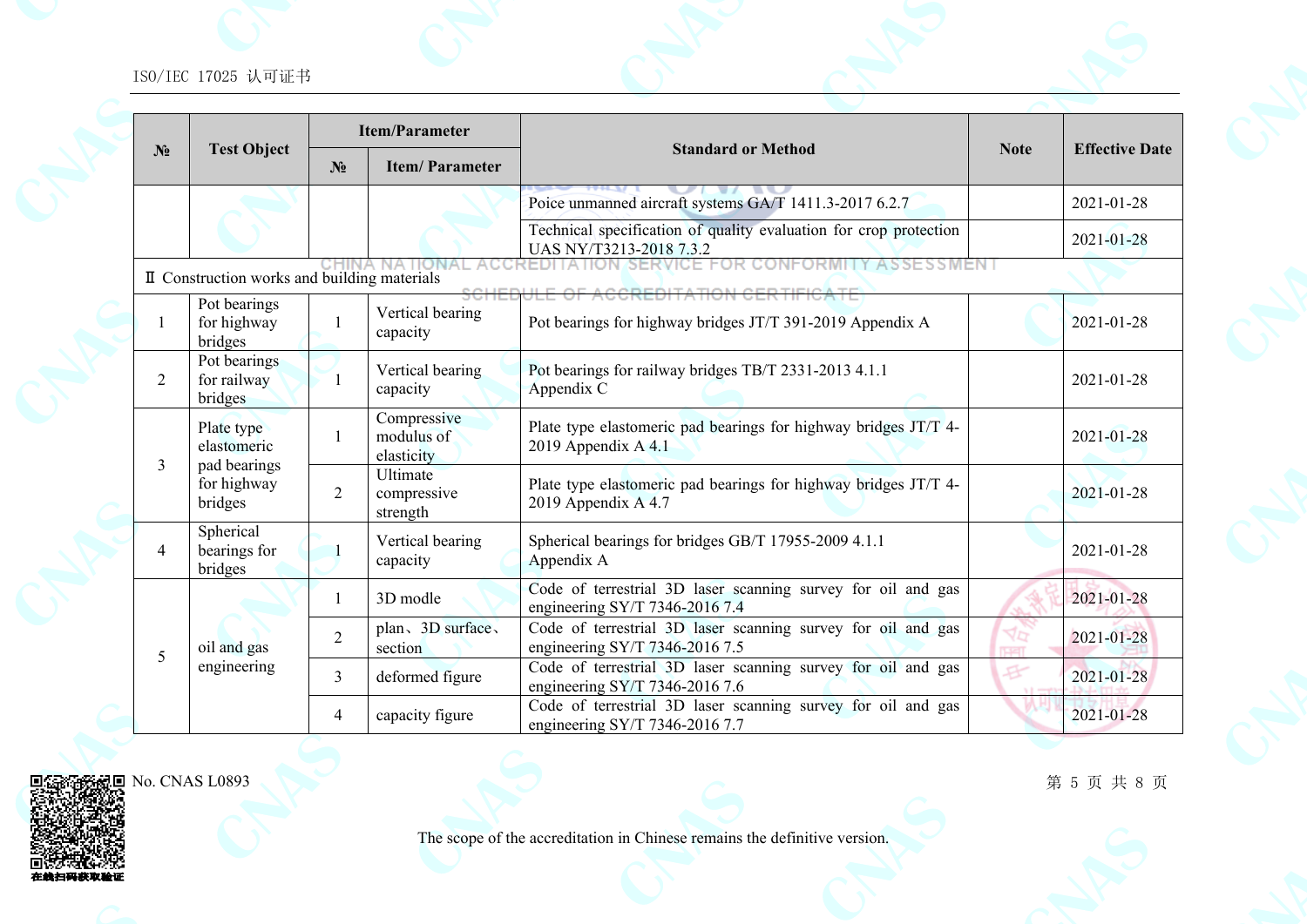|                |                                            |                                                                                                                                                                                                                                                                                                                                                                                                                                                                                                                                                                                                                                                                                           | <b>Item/Parameter</b>                                              |                                                                                                                                                                                                        |                             |                       |
|----------------|--------------------------------------------|-------------------------------------------------------------------------------------------------------------------------------------------------------------------------------------------------------------------------------------------------------------------------------------------------------------------------------------------------------------------------------------------------------------------------------------------------------------------------------------------------------------------------------------------------------------------------------------------------------------------------------------------------------------------------------------------|--------------------------------------------------------------------|--------------------------------------------------------------------------------------------------------------------------------------------------------------------------------------------------------|-----------------------------|-----------------------|
| N <sub>2</sub> | <b>Test Object</b>                         | $N_2$                                                                                                                                                                                                                                                                                                                                                                                                                                                                                                                                                                                                                                                                                     | <b>Item/Parameter</b>                                              | <b>Standard or Method</b>                                                                                                                                                                              | <b>Note</b>                 | <b>Effective Date</b> |
|                | $\mathbb{I}$ Electromagnetic compatibility |                                                                                                                                                                                                                                                                                                                                                                                                                                                                                                                                                                                                                                                                                           |                                                                    |                                                                                                                                                                                                        |                             |                       |
|                |                                            | <b>CHIN</b><br>$\mathbf{1}$                                                                                                                                                                                                                                                                                                                                                                                                                                                                                                                                                                                                                                                               | <b>radiotionAL ACC</b><br>frequencyelectroma<br>gnetic field SCHEI | Electromagnetic compatibility (EMC) – Part 4-3: Testing and<br>techniques<br>Radiated,<br>radio-frequency,<br>measurement<br>$\equiv$<br>electromagnetic field immunity test GB/T17626.3-2016 SESSMENT |                             | 2021-01-28            |
|                |                                            | $8.2$ CCREDITATION (EMC) – Part 4-3: Testing and<br>immunity test<br>techniques – Radiated,<br>radio-frequency,<br>measurement<br>electromagnetic field immunity test IEC61000-4-3-2010 8.2<br>Electromagnetic compatibility (EMC) – Part 4-6: Testing and<br>measurement techniques - Immunity to conducted disturbances,<br>Immunity to<br>induced by radio-frequency fields GB/T17626.6-2017 8.3<br>conducted<br>Electromagnetic compatibility (EMC) – Part 4-6: Testing and<br>$\overline{2}$<br>disturbances,<br>measurement techniques - Immunity to conducted disturbances,<br>induced by radio-<br>frequency fields<br>induced by radio-frequency fields<br>IEC61000-4-6-2013 8.3 |                                                                    | 2021-01-28                                                                                                                                                                                             |                             |                       |
|                |                                            |                                                                                                                                                                                                                                                                                                                                                                                                                                                                                                                                                                                                                                                                                           |                                                                    | 2021-01-28                                                                                                                                                                                             |                             |                       |
| $\mathbf{1}$   | electrical<br>equipment                    |                                                                                                                                                                                                                                                                                                                                                                                                                                                                                                                                                                                                                                                                                           |                                                                    |                                                                                                                                                                                                        |                             | 2021-01-28            |
|                |                                            | $\overline{3}$                                                                                                                                                                                                                                                                                                                                                                                                                                                                                                                                                                                                                                                                            | Power frequency                                                    | Electromagnetic compatibility (EMC) - Part 4-8: Testing and<br>measurement techniques - Power frequency magnetic field<br>immunity test GB/T17626.8-2006<br>8.2                                        |                             | 2021-01-28            |
|                |                                            |                                                                                                                                                                                                                                                                                                                                                                                                                                                                                                                                                                                                                                                                                           | magnetic field<br>immunity                                         | Electromagnetic compatibility (EMC) - Part 4-8: Testing and<br>measurement techniques - Power frequency magnetic field<br>immunity test<br>IEC61000-4-8-2009 8.2                                       |                             | 2021-01-28            |
|                | Industrial,<br>scientific and<br>medical   |                                                                                                                                                                                                                                                                                                                                                                                                                                                                                                                                                                                                                                                                                           | conducted                                                          | industrial.scientific and medical(ISM)radio-frequency equipment-<br>Electromagnetic disturbance characteristics-limits and methods of<br>measurement GB 4824-2019 9.5                                  | <b>IHAI</b><br>$\mathbf{F}$ | 2021-01-28            |
| $\overline{2}$ | equipmentRail<br>way                       | 1                                                                                                                                                                                                                                                                                                                                                                                                                                                                                                                                                                                                                                                                                         | Emission                                                           | information technology-Radio disturbance characteristics-limits<br>and methods of measurement GB/T 9254-2008 9.6                                                                                       |                             | 2021-01-28            |
|                | applicationsRo                             |                                                                                                                                                                                                                                                                                                                                                                                                                                                                                                                                                                                                                                                                                           |                                                                    | Railway applications — Electronic equipment used on rail                                                                                                                                               |                             | 2021-01-28            |
|                | No. CNAS L0893                             |                                                                                                                                                                                                                                                                                                                                                                                                                                                                                                                                                                                                                                                                                           |                                                                    |                                                                                                                                                                                                        |                             | 第6页共8页                |

No. CNAS L0893 回

在线扫码获取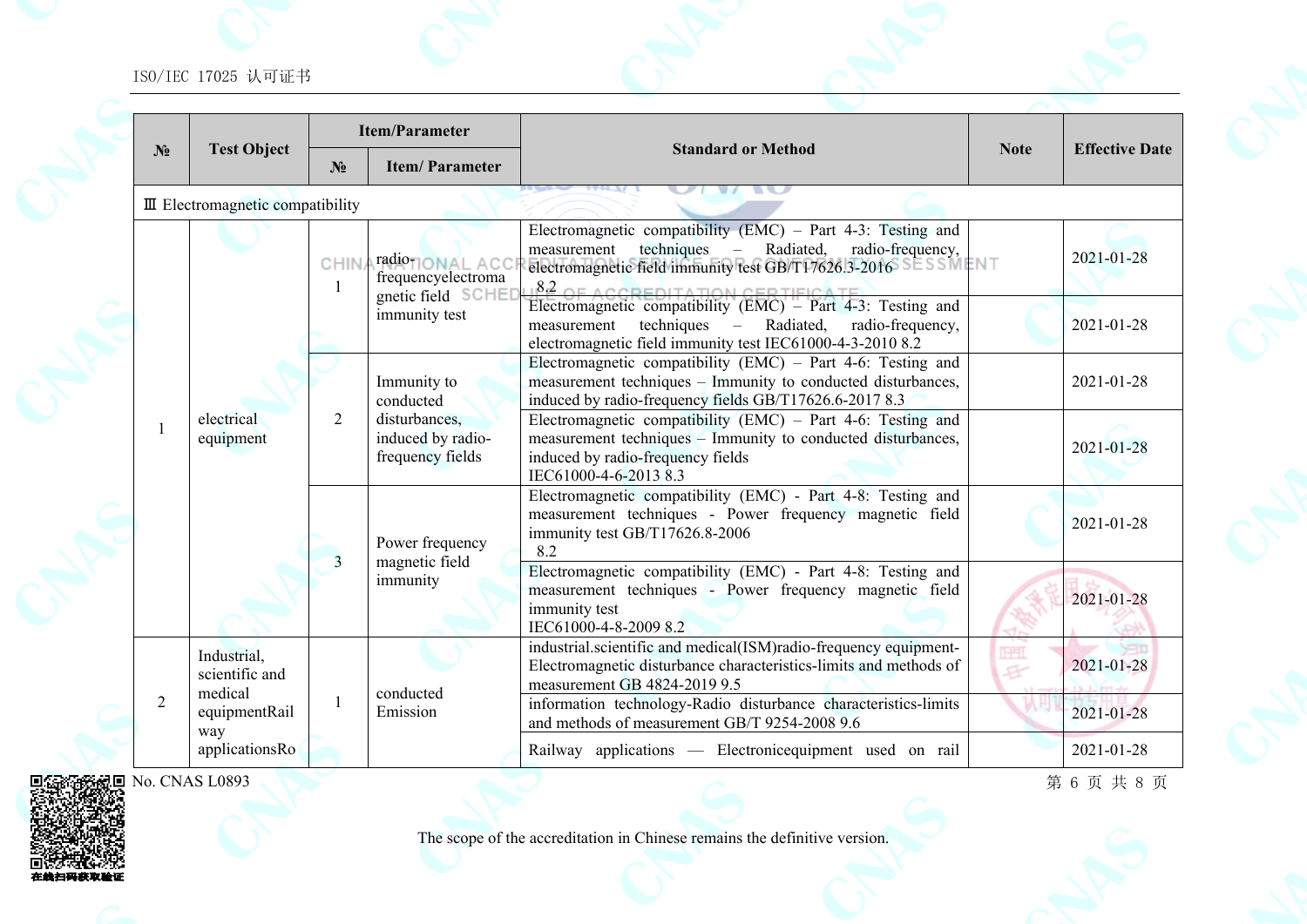|                |                         |                | <b>Item/Parameter</b>                     |                                                                                                                                                                              |             |                       |
|----------------|-------------------------|----------------|-------------------------------------------|------------------------------------------------------------------------------------------------------------------------------------------------------------------------------|-------------|-----------------------|
| N <sub>2</sub> | <b>Test Object</b>      | N <sub>2</sub> | <b>Item/Parameter</b>                     | <b>Standard or Method</b>                                                                                                                                                    | <b>Note</b> | <b>Effective Date</b> |
|                | lling<br>stockApparatus |                | <b>CHINA NATIONAL ACC</b><br><b>SCHEI</b> | vehicles<br>GB/T 25119-2010<br>5.5<br>Railway applications — Electromagnetic compatibility —Part 3-<br>2. Rolling stock = Apparatus N CERTIFICATE<br>EN50121-3-2-2006        |             | 2021-01-28            |
|                |                         |                |                                           | 71<br>industrial.scientific and medical(ISM)radio-frequency equipment-<br>Electromagnetic disturbance characteristics-limits and methods of<br>measurement GB 4824-2019 9.5  |             | 2021-01-28            |
|                |                         |                |                                           | information technology-Radio disturbance characteristics-limits<br>and methods of measurement GB/T 9254-2008 9.6<br>Railway applications - Electronic equipment used on rail |             | 2021-01-28            |
|                |                         | $\overline{2}$ | <b>Radiated Emission</b>                  | vehicles<br>GB/T 25119-2010<br>5.5                                                                                                                                           |             | 2021-01-28            |
|                |                         |                |                                           | Railway applications — Electromagnetic compatibility —Part 3-<br>2: Rolling stock — Apparatus<br>EN50121-3-2-2006<br>7.1                                                     |             | 2021-01-28            |
|                |                         | 3              | <b>Radiated Emission</b>                  | industrial.scientific and medical(ISM)radio-frequency equipment-<br>Electromagnetic disturbance characteristics-limits and methods of<br>measurement CISPR11-2016 10.5       |             | 2021-01-28            |
| 3              | anechoic                |                | <b>NSA</b>                                | Radio<br>Information<br>equipment.<br>disturbance<br>technology<br>characteristics. Limits and methods of measurement. GB/T 9254-<br>2008 10.4                               |             | 2021-01-28            |
|                | chamber                 | 2              | <b>VSWR</b>                               | Specification for radio disturbance and immunity measuring<br>apparatus and methods - Part 1-4: Radio disturbance and                                                        |             | 2021-01-28            |



在线扫码获取

The scope of the accreditation in Chinese remains the definitive version.

第 7 页 共 8 页